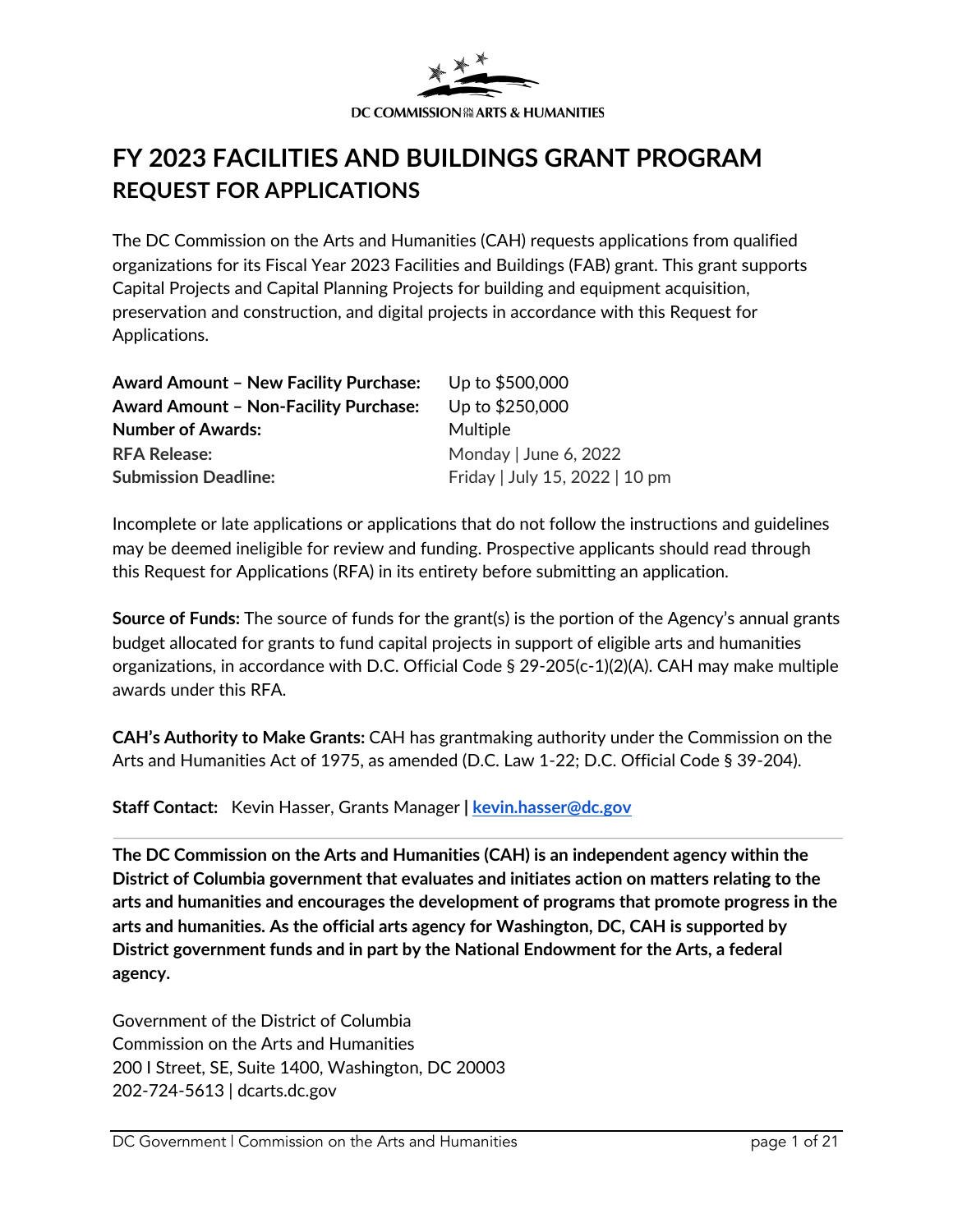#### **Table of Contents**

| <b>OVERVIEW</b>                                             | 3  |
|-------------------------------------------------------------|----|
| <b>GRANT PROGRAM GOALS</b>                                  | 3  |
| <b>SUPPORTED PROJECT TYPES</b>                              | 3  |
| <b>APPLICATION REQUIREMENTS</b>                             | 4  |
| ELIGIBILITY REQUIREMENTS                                    | 5  |
| ALLOWABLE COSTS AND FUNDING RESTRICTIONS                    | 6  |
| INCLUSION, DIVERSITY, EQUITY, AND ACCESS (I.D.E.A.)         | 8  |
| I.D.E.A. DEFINITIONS                                        | 8  |
| <b>GRANT PREPARATION AND TECHNICAL ASSISTANCE WORKSHOPS</b> | 9  |
| <b>CONTACT INFORMATION</b>                                  | 15 |
| <b>APPLICATION REVIEW CRITERIA</b>                          | 16 |
| <b>APPLICATION CHECKLIST</b>                                | 17 |
| ADDENDUM A: WORK SAMPLES AND SUPPLEMENTARY MATERIALS        | 19 |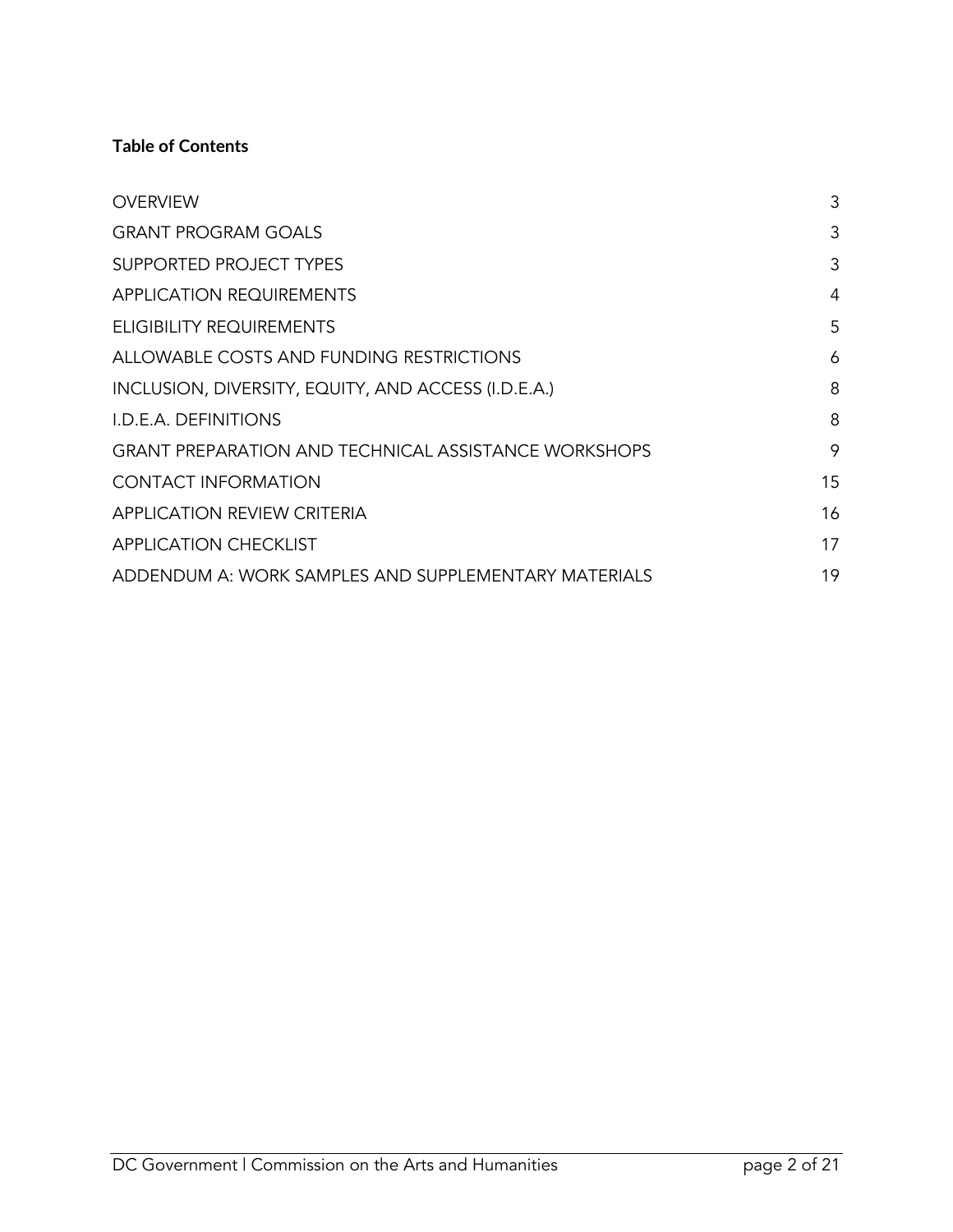## **[FACILITIES AND BUILDINGS GRANT PROGRAM](#page-18-0)**

[Applicants](#page-18-0) may submit one (1) grant application to this program per fiscal year cycle

#### <span id="page-2-0"></span>**OVERVIEW**

The Facilities and Buildings (FAB) grant supports qualified non-profit arts, humanities, arts education, and arts or humanities service organizations that own or rent facilities, intend to own or rent facilities, or seek capital project support for permanent property, technology, equipment, or digital assets designed for the training, management, production, or presentation of performances or exhibitions of the arts or humanities. Grant award funds must be spent within CAH's Fiscal Year 2023 (October 1, 2022 to September 30, 2023).

Grants are competitive and applications are reviewed in like-sized organizational budget cohorts. The number and amounts of grant awards are subject to CAH's availability of funds and are based upon the applicant's advisory review panel score and ranking.

Organizations applying for a new facility purchase may apply for up to \$500,000 in funds.

Organizations applying for other eligible projects may apply for up to \$250,000 in funds.

#### **There is no matching requirement for FAB grant awards of \$100,000 or less. FAB grant awards of \$100,001 or more require a 1:1 cash award match.**

Neither in-kind contributions nor other District government funds may be used to satisfy the match requirement of this grant. Applications requesting \$100,001 or more should include the source(s) of the match requirement.

#### **GRANT PROGRAM GOALS**

By making its FAB grant awards, CAH endeavors to meet the following goals:

- <span id="page-2-1"></span>● Promote the stability, sustainable growth, and longevity of the District's arts and humanities organizations;
- Preserve and strengthen structures, systems, and infrastructure for arts and humanities organizations, their constituents, and their collections;
- Enable and ensure access to high-quality physical spaces and equipment for the District's arts and humanities;
- Reduce the risk of organizational displacement; and
- <span id="page-2-2"></span>● Foster and promote arts and humanities access for all District residents.

#### **SUPPORTED PROJECT TYPES**

The FAB grant program provides support for the following types of projects. Applicants should carefully consider the eligibility requirements detailed below: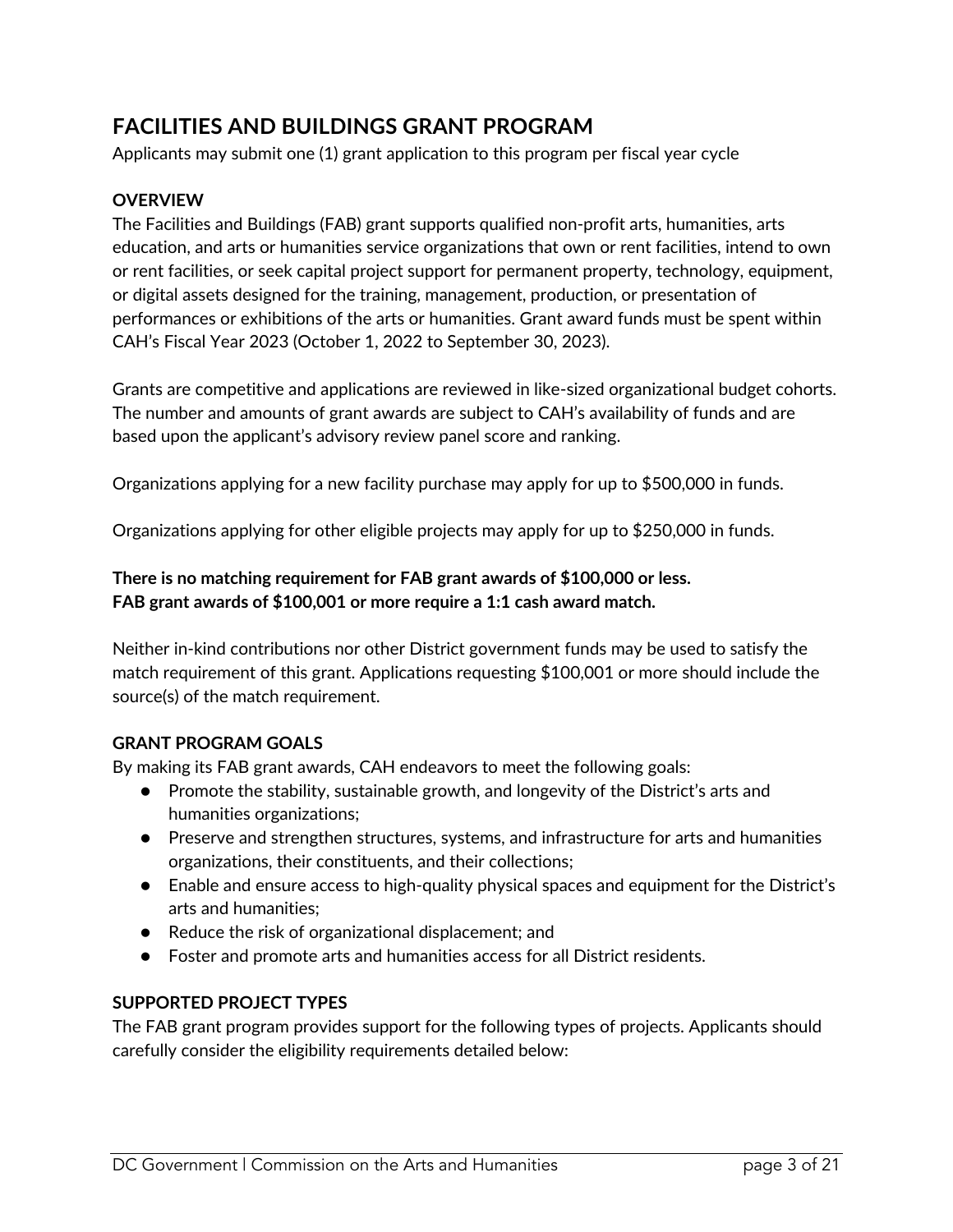- **Planning Projects**
	- $\circ$  Primarily for organizations seeking support for preliminary research, modeling, design, or other aspects of projects that sustain or increase capacity.
	- $\circ$  Typical projects have included master facility plans, real estate purchase studies, historic preservation plans, architectural designs, and other facilities projects benefiting from outside guidance.

#### ● **Short-Term Facility Projects**

- o Primarily for organizations seeking support for eligible equipment or digital projects.
- o At the time of application, eligible applicants considering the purchase of physical equipment must possess at least one (1) remaining year on their lease (or similar) agreement, and maintain verified exclusive use of a space.
- $\circ$  Typical projects have included the acquisition of light boards, speaker arrays, or other portable equipment; transition costs associated with new database systems; website redesigns to enable streaming capacity; and nonconsumable personal protective equipment (PPE).

#### ● **Long-Term Facility Projects**

- $\circ$  Primarily for organizations seeking to purchase a facility or permanently improve or stabilize their physical space.
- $\circ$  At the time of application, eligible applicants must own their facility or have greater than seven (7) years remaining on their lease.
	- **•** This criteria does not apply to organizations applying to purchase a new facility.
- <span id="page-3-0"></span> $\circ$  Typical projects have included building purchases, HVAC renovations, shell repair (roof, foundation, doors etc.), fixed equipment (production, flooring, elevators), historic preservation, renovations, and new construction.

#### **APPLICATION REQUIREMENTS**

Successful FAB applicants shall, in their respective grant applications:

- Provide a brief overview of the organization's general programming, articulating the relationship of the proposed project to the organization's mission and programs, and the needs of the community;
- Demonstrate the critical nature of the project, both to the organization and to the District;
- Propose a project at a facility primarily used for the training, management, production, or presentation of performances, exhibitions, or other programs of the arts or humanities;
- Articulate an understanding of the project relative to the long-term success of the organization.
- Develop and detail a feasible project timeline not exceeding CAH's fiscal year;
- Provide details of the planning process, including participants and experts engaged;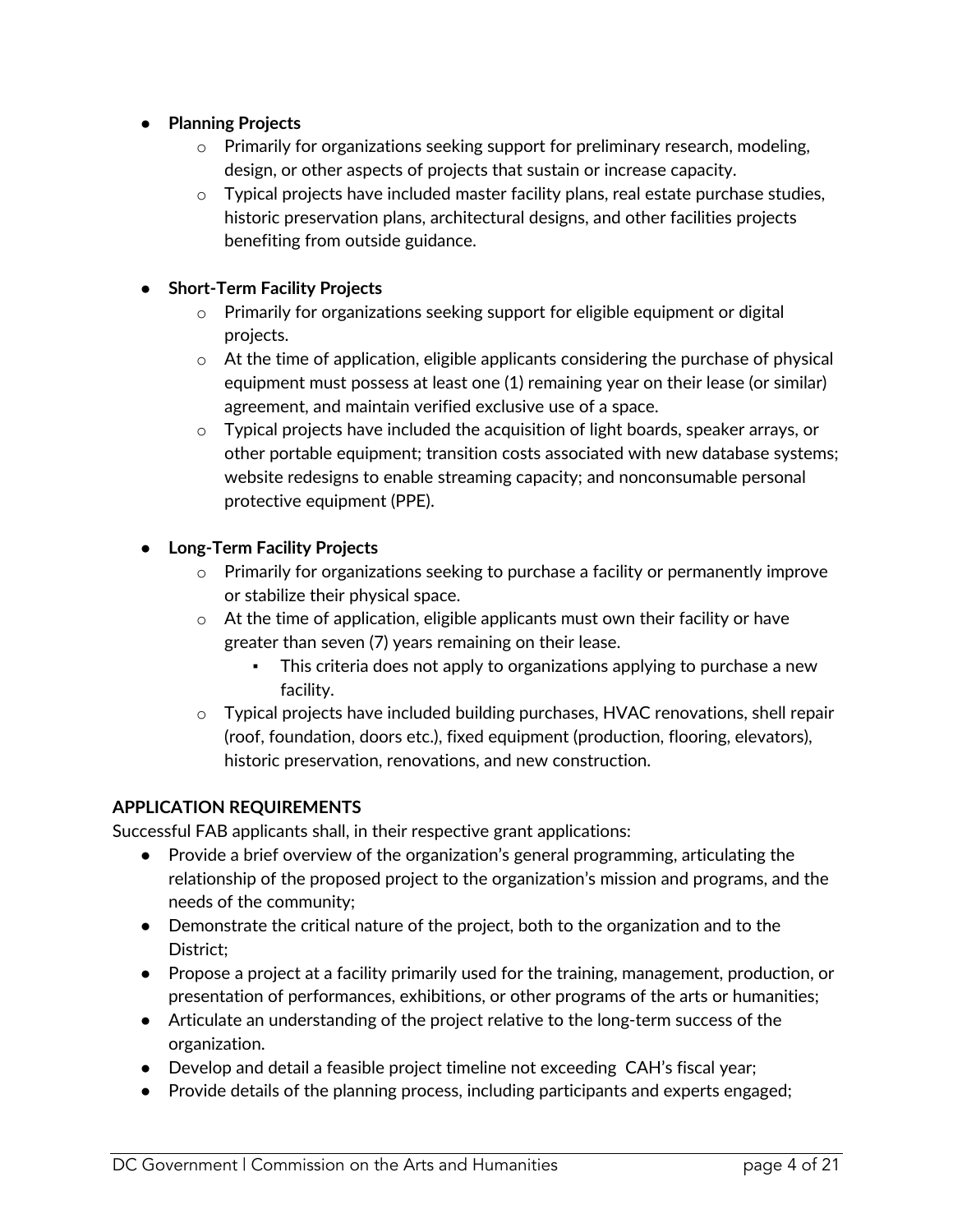- Provide complete and thorough budgets with line-item detail.
- Propose a project at a facility that is either currently Americans with Disabilities Act (ADA) compliant, or that will aid bringing the facility into compliance; and
- <span id="page-4-0"></span>● Meet eligibility requirements of the selected FAB Project Type.

#### **ELIGIBILITY REQUIREMENTS**

Prior to submitting applications, applicants must meet all of the following eligibility requirements:

- Be incorporated as a nonprofit with a federally-designated tax exempt status under section 501(c)(3) of the United States Internal Revenue Service (IRS) code, as evidenced by an IRS determination letter that is dated at least one year prior to the application deadline date;
- Be registered with, and authorized to do business in, the District as either a "Domestic" entity (that is, an entity that was incorporated in the District) or a "Foreign" entity (that is, an entity that was incorporated in another state);
- Ensure that at least fifty-one percent (51%) of the organization's activities occur within the District of Columbia;
- Ensure that one hundred percent (100%) of the grant award dollars are used to support District of Columbia programming, inclusive of direct and indirect costs;
- Have an active Board of Directors;
- Register and comply with the regulatory requirements of pertinent government agencies, including (but not limited to): DC Department of Consumer and Regulatory Affairs (DCRA), DC Office of the Chief Financial Officer (OCFO), DC Department of Employment Services (DOES), and the US Internal Revenue Service (IRS).
- Obtain certification of "Citywide Clean Hands" (CCH) from the District of Columbia Office of Tax and Revenue.
- Be in "good standing" with CAH. Note: a CAH grant applicant that has failed to comply with all applicable CAH-related mandates (e.g., failed to submit to CAH required reports related to prior CAH funding), is not in "good standing" with CAH and, accordingly, is ineligible to receive additional funds from CAH in FY 2023); and
- Have a principal business office address that is located in the District of Columbia, subject to an on-site visit. (Note: CAH will not allow post office boxes or the addresses of board members or volunteers as evidence of the principal business address).

Incomplete or late applications or applications that do not follow the instructions and guidelines may be deemed ineligible for review and funding.

Applicants restricted from applying include:

- Arts and humanities organizations with a majority of their constituents who reside outside of the District of Columbia;
- Public charter schools and Parent Teacher Organizations/Associations;
- Private clubs and organizations that prohibit membership based upon race, gender, color, religion, or any other class identified in the District of Columbia Human Rights Act;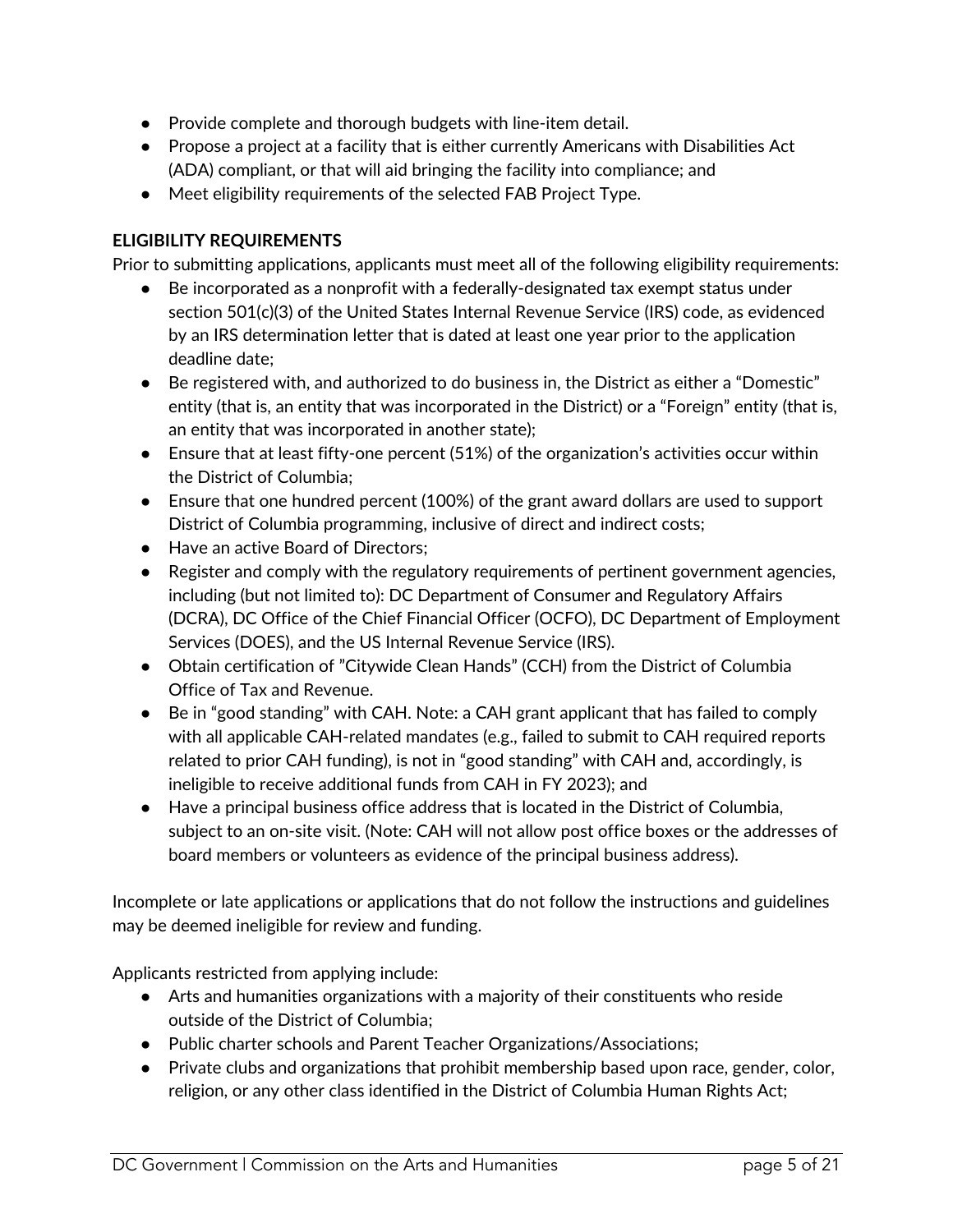- Individuals;
- Organizations that require "fiscal agents"; for-profit organizations; private foundations; political organizations; colleges; universities; foreign governments; federal government entities; and other District of Columbia government agencies, including DC Public Schools;
- Applicants requesting or receiving funding for the same activities through more than one CAH program or grant category; and
- <span id="page-5-0"></span>● Organizations submitting an application whose content is combined with the application of another organization. Proposed projects must be "stand-alone" projects.

## **ALLOWABLE COSTS AND FUNDING RESTRICTIONS**

Assuming all other eligibility criteria are met, organizations planning to accept a FY23 General Operation Support (GOS) grant may apply for either the FY23 FAB or FY23 LiftOff programs, but not both.

Assuming all other eligibility criteria are met, organizations **not** intending to accept (or not eligible to receive) an FY23 General Operating Support (GOS) grant are still permitted to apply to the FY23 FAB program.

CAH must ensure that all award funds are expended in a fiscally responsible manner. Allowable costs are those that the District government and CAH have determined as valid expenditures. All awarded funds are subject to audit and Performance Monitoring (see below).

## **Examples of "Allowable Costs" Related to the Grant:**

#### • **Planning Projects**

- Project-related costs including:
	- $\circ$  Consultants' fees and expenses to develop plans for capital projects, such as: a master facility plan, preservation plans, real estate study, public health study, architect's plans, business plans, etc.;
	- $\circ$  Direct costs associated with developing or producing a plan or study, such as: focus groups, community engagement sessions, related printing expenses, etc.; and
	- o Direct project-related expenses such as: non-consumable personal protective equipment including plexiglass dividers or hand-sanitizing stations; technology and equipment including non-consumable hardware, web design services, assistive listening devices; and infrastructure including databases and ticketing software.

#### • **Short-Term Facility Projects**

All allowable costs under Planning Projects and additional project-related costs including:

- o Facilities contractors such as architects and engineers;
- o Regulatory costs such as permits, licenses, and fees;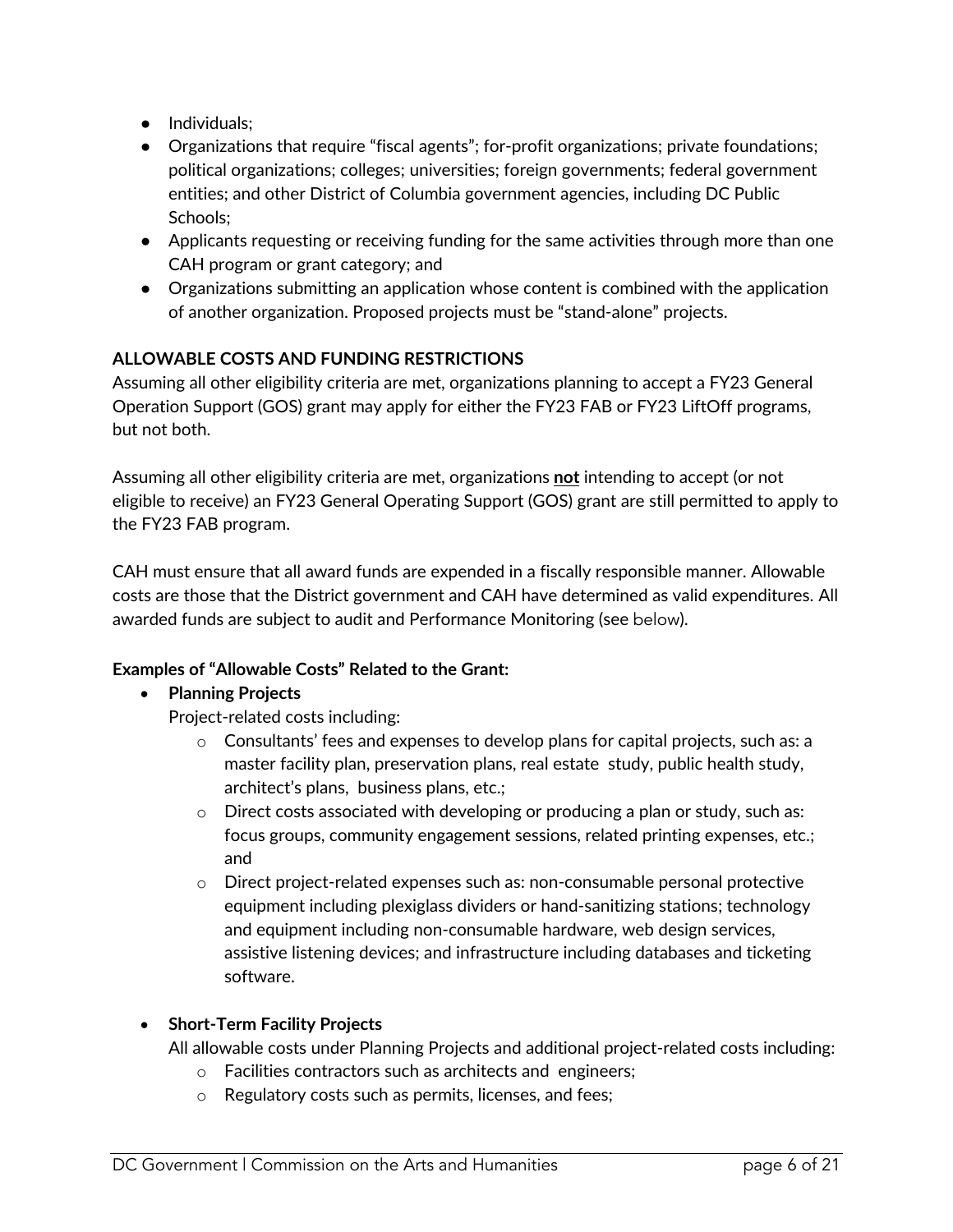- $\circ$  Portable, non-consumable, equipment and technology over which the applicant has exclusive control, such as: computers or servers, sound and lighting consoles and instruments; website and database construction; large appliances; risers; and
- $\circ$  Improvements to bring the facility into compliance with the Americans with Disabilities Act (allowed requests up to \$20,000).

## ● **Long-Term Facility Projects**

All allowable costs under Short-Term Facility Projects and additional project-related costs including:

- $\circ$  Direct costs associated with the purchase of a property occurring in CAH FY 2022 or FY 2023 such as: down payment, taxes, brokers' fees, etc.
- $\circ$  Purchase, installation, and/or repair of non-consumable fixed equipment such as: storage systems, HVAC, fire suppression, security systems, etc.;
- $\circ$  Parts and labor for capital improvements to existing facilities including walls, flooring, electrical, plumbing, mechanical, roofing, etc.; and
- o Costs related to the construction of a new facility.

## **Examples of "Unallowable Costs" Related to the Grant:**

- Continuation of projects previously funded through a Facilities and Buildings grant;
- Consumable goods, such as light bulbs, gaff tape, gloves, etc;
- Routine maintenance services for facilities, equipment, or digital assets;
- Recurring or subscription costs, such as for utilities or software;
- Food and beverages;
- Tuition and scholarships;
- Expenses associated with an organization assuming the role of a fiscal agent for another organization;
- Costs related to fundraisers and special events;
- Expenses unrelated to the execution the organization's scope of work;
- Funding to universities, foreign governments or DC government agencies, including DCPS; and,
- **Planning Projects** equipment expenses exceeding twenty-five percent (25%) of the grant;
- **Short-Term Facilities Projects**  permanent capital improvements (except ADA improvements up to \$20,000);
- **Long-Term Facilities Projects**  purchase support for facilities with purchase agreements dated prior to October 1, 2021.

Grantees with questions regarding allowable costs may contact CAH's grant program manager. The grantee will be responsible for demonstrating expenses, as applicable, in Interim and Final Reports.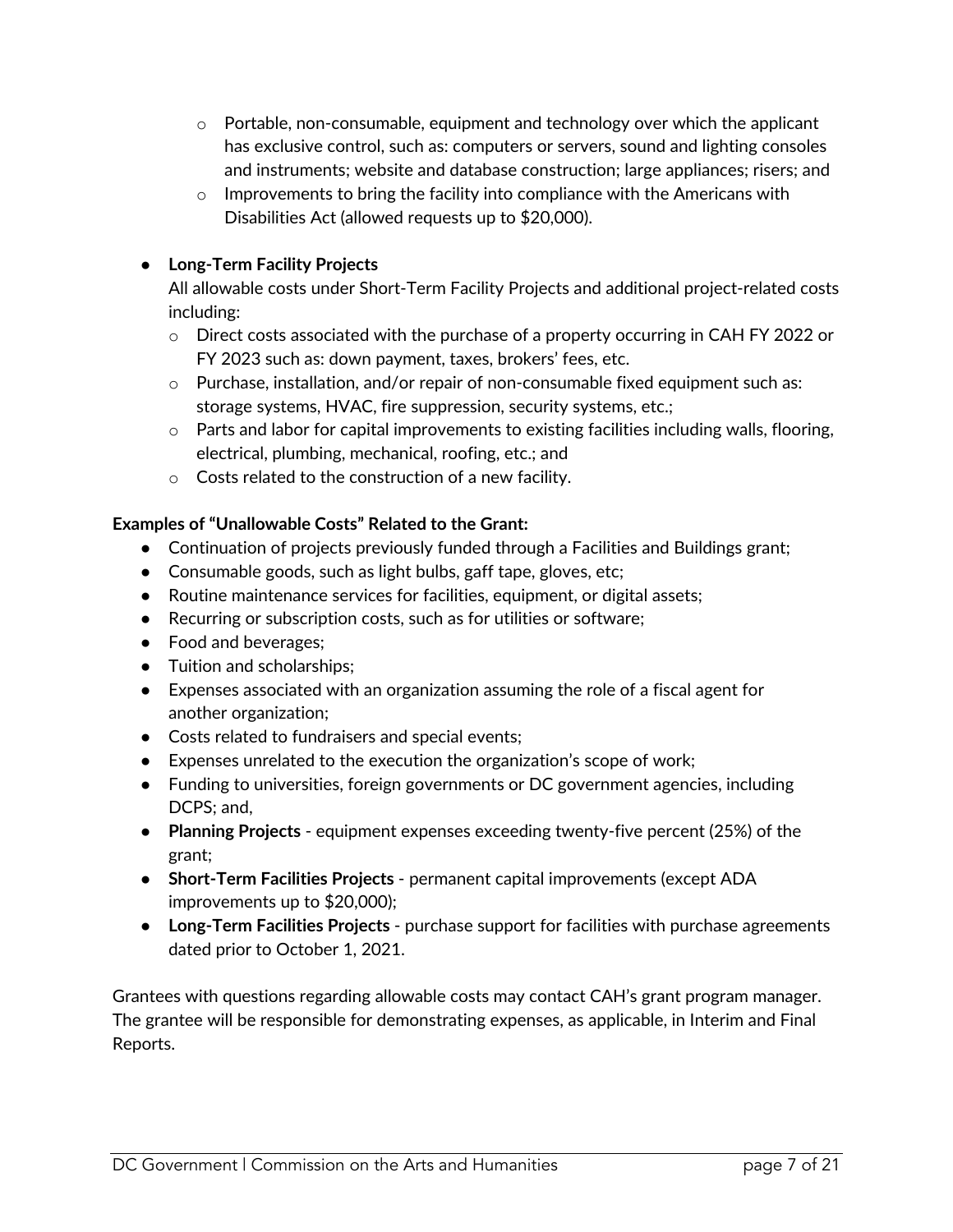## <span id="page-7-0"></span>**INCLUSION, DIVERSITY, EQUITY, AND ACCESS (I.D.E.A.)**

CAH has placed increased focus on utilizing an Inclusion, Diversity, Equity and Access (I.D.E.A) lens in its grantmaking, with the goal of creating a more equitable arts and humanities landscape in the District. In addition to detailed plans for its compliance with the Americans with Disabilities (ADA) (42 U.S.C §§ 12101 et seq.), each applicant must demonstrate how its programming and services will be inclusive, diverse, equitable, and accessible throughout the District of Columbia, beyond participants with disabilities. Applicants should consider a broad definition of "accessibility" by addressing financial, geographic, demographic, cultural and developmental access. For more information, see CAH Grants Glossary, located in the [Guide to](https://dcarts.dc.gov/node/1579326) [Grants.](https://dcarts.dc.gov/node/1579326)

#### <span id="page-7-1"></span>**I.D.E.A. DEFINITIONS**

Below are definitions used by CAH of each component of I.D.E.A. CAH encourages applicants to develop short- and long-term plans to ensure each of these components is realized in their processes and programs. CAH's goal for the arts and humanities community is to have a comprehensive and actionable plan in place by FY 2024. **Organizations in receipt of funding from CAH will be required to demonstrate their progress in all future interim and final reports beginning in FY 2022.** 

#### **Inclusion**

Inclusion authentically welcomes, and intentionally brings, traditionally excluded individuals and/or groups into processes, activities, and decision/policymaking in a way that shares power.

#### **Diversity**

Diversity refers to the various backgrounds and races that comprise a community, nation, or other grouping. In many instances, the term diversity does not only acknowledge the existence of diversity of background, race, gender, religion, sexual orientation etc., but applies a recognition of the value of these differences. Diversity enriches policies and practices by bringing people of diverse backgrounds and experiences together to inform, shape, and enrich these policies and practices.

#### **Equity**

Equity is giving everyone what they need to be successful. Equity is different from treating everyone the same. Equity operates from the understanding that people and groups enter given situations from very different starting points. These starting points are often determined by certain social hierarchies such as race, class, gender, age, sexual identity etc. An equitable framework centers awareness of these hierarchies and creates systems that are actively anti-ableist, anti-racist, anti-classist, anti-sexist, and antihomophobic.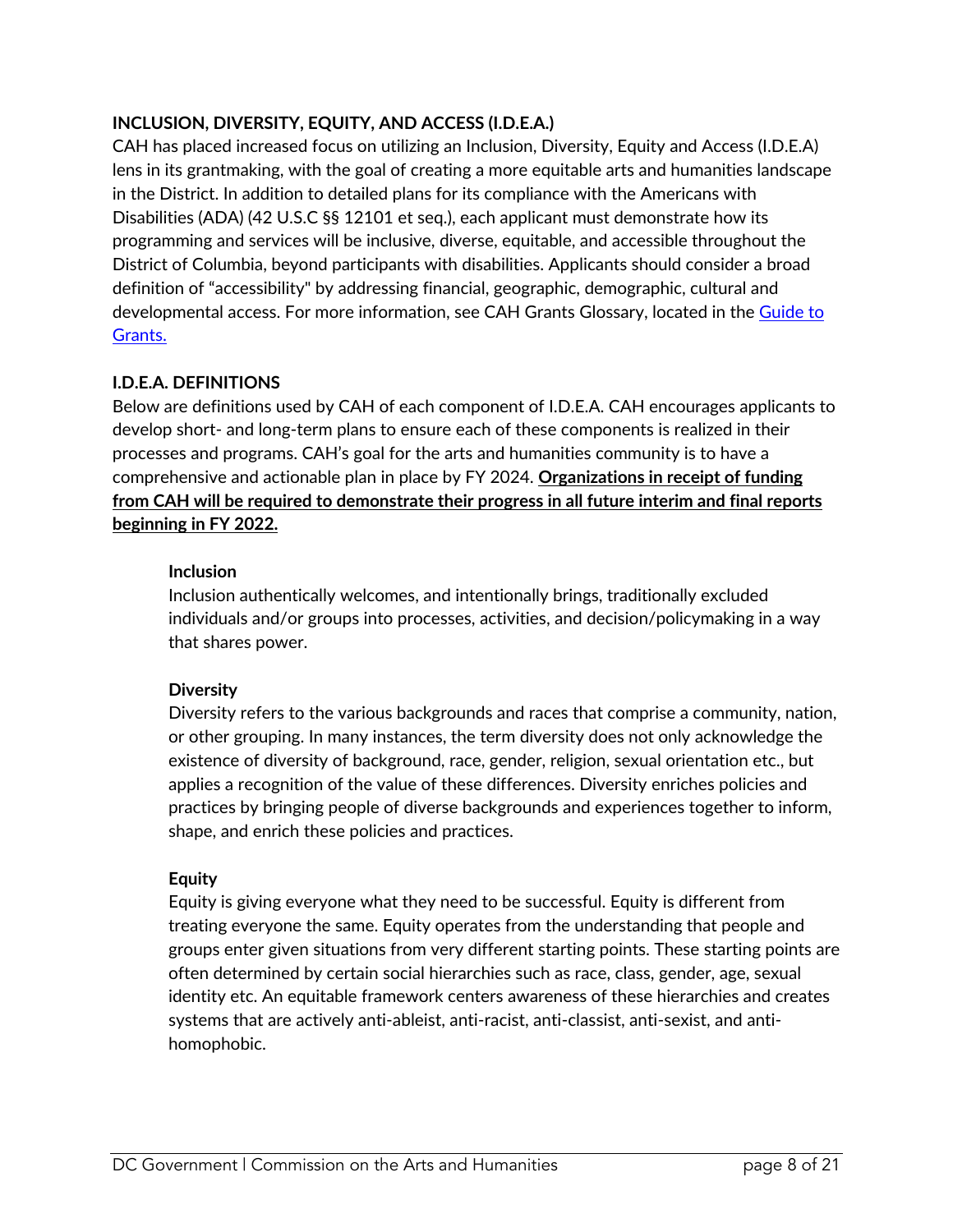#### **Access**

<span id="page-8-0"></span>Access is defined in the broadest definition of the term as a means of ensuring individuals and/or groups are given financial, geographic, demographic, cultural, and developmental access to programming, services, and other opportunities.

#### **GRANT PREPARATION AND TECHNICAL ASSISTANCE WORKSHOPS**

The parameters of CAH's grant programs change from year to year, and applicants are encouraged to utilize the agency's resources in developing grant applications. **To improve the strength of the submitted application, participating in one of the virtual workshops listed below is a requirement for new and previously unsuccessful FAB applicants.** CAH staff members are available to assist grant applicants through group workshops and individual technical assistance sessions. CAH staff members will not write applications for applicants. CAH staff members are available to review draft applications for thirty (30) minute appointments, on government business days up to one (1) week prior to the grant application deadline. Applicants should contact CAH to schedule a meeting by calling 202-724-5613 or emailing [kevin.hasser@dc.gov](mailto:kevin.hasser@dc.gov). Please note that CAH requests the applicant prepare and deliver (by e-mail or via the online grants portal) their full draft application proposal along with any questions in advance of scheduling a meeting for agency staff assistance.

All workshops are virtual, free, and open to the public. More information about the dates and times of these workshops may be found at [www.dcarts.dc.gov](http://www.dcarts.dc.gov/) under [Grant Writing Assistance](http://dcarts.dc.gov/node/408112), or by emailing [kevin.hasser@dc.gov](mailto:kevin.hasser@dc.gov).

| Day and Date             | Time                  | <b>Topic</b>                |
|--------------------------|-----------------------|-----------------------------|
| Thursday, June 9, 2022   | $2:00$ pm - $3:15$ pm | FY23 FAB applicant workshop |
| Thursday, June 16, 2022  | 12:00pm-1:15pm        | FY23 FAB applicant workshop |
| Saturday, June 18, 2022  | 12:00pm-1:15pm        | FY23 FAB applicant workshop |
| Wednesday, June 22, 2022 | 5:00pm-6:15pm         | FY23 FAB applicant workshop |
| Wednesday, June 29, 2022 | 12:00pm-1:15pm        | FY23 FAB applicant workshop |
| Wednesday, July 6, 2022  | 12:00pm-1:15pm        | FY23 FAB applicant workshop |
| Friday, July 15, 2022    | 10:00am-11:15am       | FY23 FAB applicant workshop |

#### **Virtual Workshops**

Please register for workshops via CAH's [Eventbrite](https://www.eventbrite.com/o/dc-commission-on-the-arts-and-humanities-cah-1252966799).

Some workshops will be recorded and posted [online](http://dcarts.dc.gov/) for applicant review.

**Participation in one of the workshops listed above is required of all applicants to the FAB program who did not receive a FAB award in FY 2022.**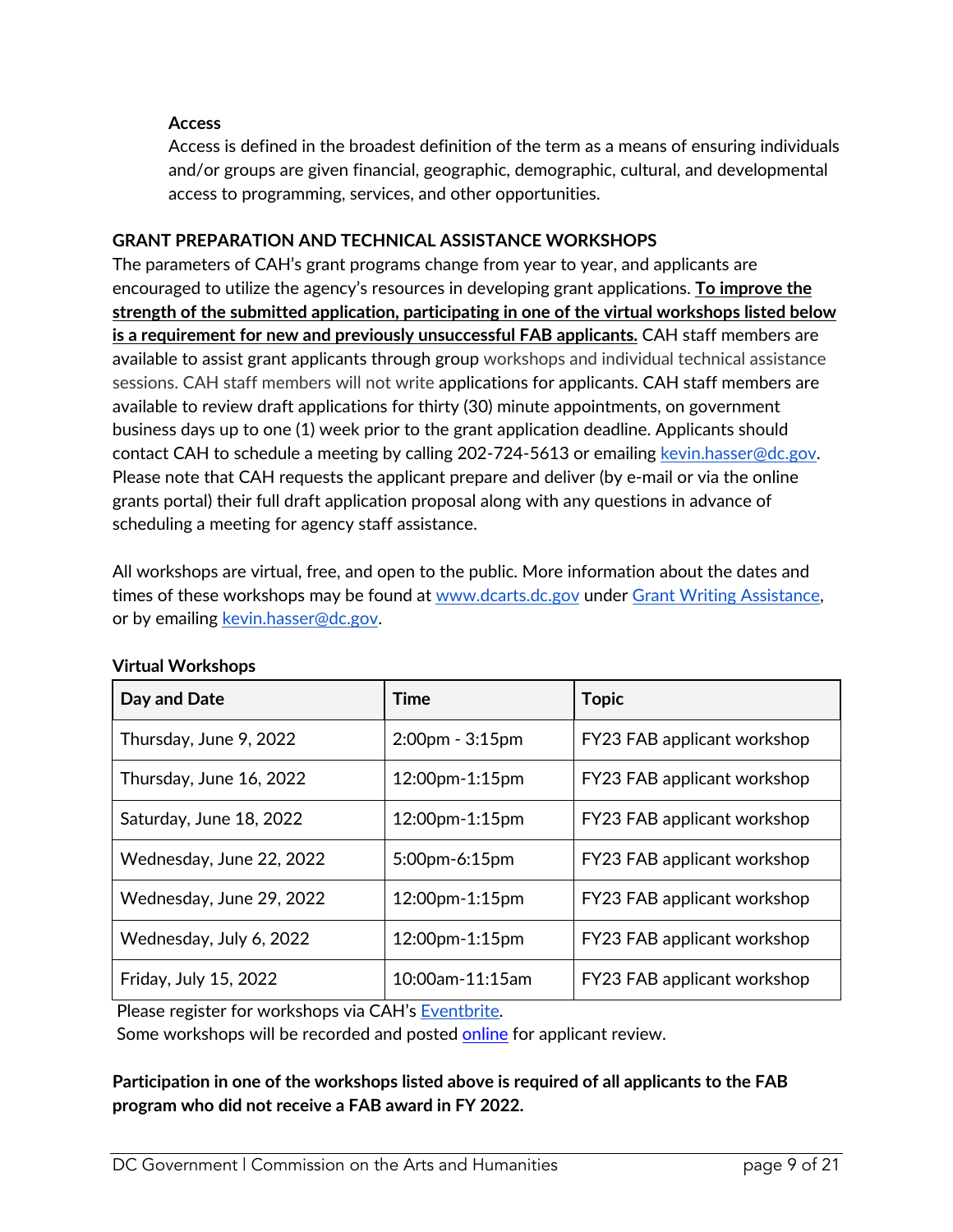**"Livechats"**

| Day and Date          | <b>Time</b>      | <b>Topic</b> |
|-----------------------|------------------|--------------|
| Friday, June 10, 2022 | $2:30 - 3:30$ pm | Livechat     |
| Friday, June 17, 2022 | $2:30 - 3:30$ pm | Livechat     |
| Friday, June 24, 2022 | $2:30 - 3:30$ pm | Livechat     |
| Friday, July 1, 2022  | $2:30 - 3:30$ pm | Livechat     |
| Friday, July 8, 2022  | $2:30 - 3:30$ pm | Livechat     |
| Friday, June 10, 2022 | $2:30 - 3:30$ pm | Livechat     |
| Friday, June 15, 2022 | $2:30 - 3:30$ pm | Livechat     |

Livechats are "open hours" intended to respond to applicants' questions. They are not part of the workshop schedule and do not offer the same information. Livechats may be accessed by visiting <https://dcarts.dc.gov/page/live-chat-dccah-grants-specialist>.

#### **GRANT APPLICATION PROCESS**

- 1. Read the [Guide to Grants](https://dcarts.dc.gov/node/1579326).
- 2. Read the RFA guidelines (for the desired grant program) and determine eligibility.
- 3. Go to [Apply for Grants](http://dcarts.dc.gov/service/apply-grants) and select [Grant Application Portal](https://jlweb.co/prod1/portal/portal.jsp?c=4193775&p=6947885&g=6947905) to register as a user.

(Note: To reset a user password either select "Forgot your password?" or [click here](https://jlweb.co/prod1/portal/forgotPassword.jsp?c=4193775&p=6947885&g=6948747&objDefId=6943961)).

- 4. Upon registration, applicants select the desired grant program(s).
- 5. Complete the application questions, budget and budget narrative data.
- 6. Upload required documents, supplementary material and work samples.
- 7. Double-check the application for thoroughness, clarity and typographical errors.
- 8. Submit the application by 10:00 PM ET on the grant program's deadline date.
- 9. Ensure receipt of grant submission confirmation email (auto-generated by the online portal) by the application deadline.

## CAH utilizes an online grant portal to receive grant applications. **All applications must be**

**submitted online by 10:00 PM ET on Friday, July 15 2022.** A confirmation email is automatically generated upon submission of the application. Technical issues or failure to receive a confirmation email should be immediately brought to the attention of CAH staff. Incomplete or late applications or applications that do not follow the instructions and guidelines are deemed ineligible for review and funding. CAH does not accept mailed, emailed or hand-delivered copies of grant applications and/or the required attachments. CAH will accept reasonable accommodation requests from applicants with disabilities in advance of the application due date to assist them in submitting grant applications via mail, email or hand-delivery. To request a reasonable accommodation, contact Travis Marcus at [travis.marcus@dc.gov](mailto:travis.marcus@dc.gov) and await request approval.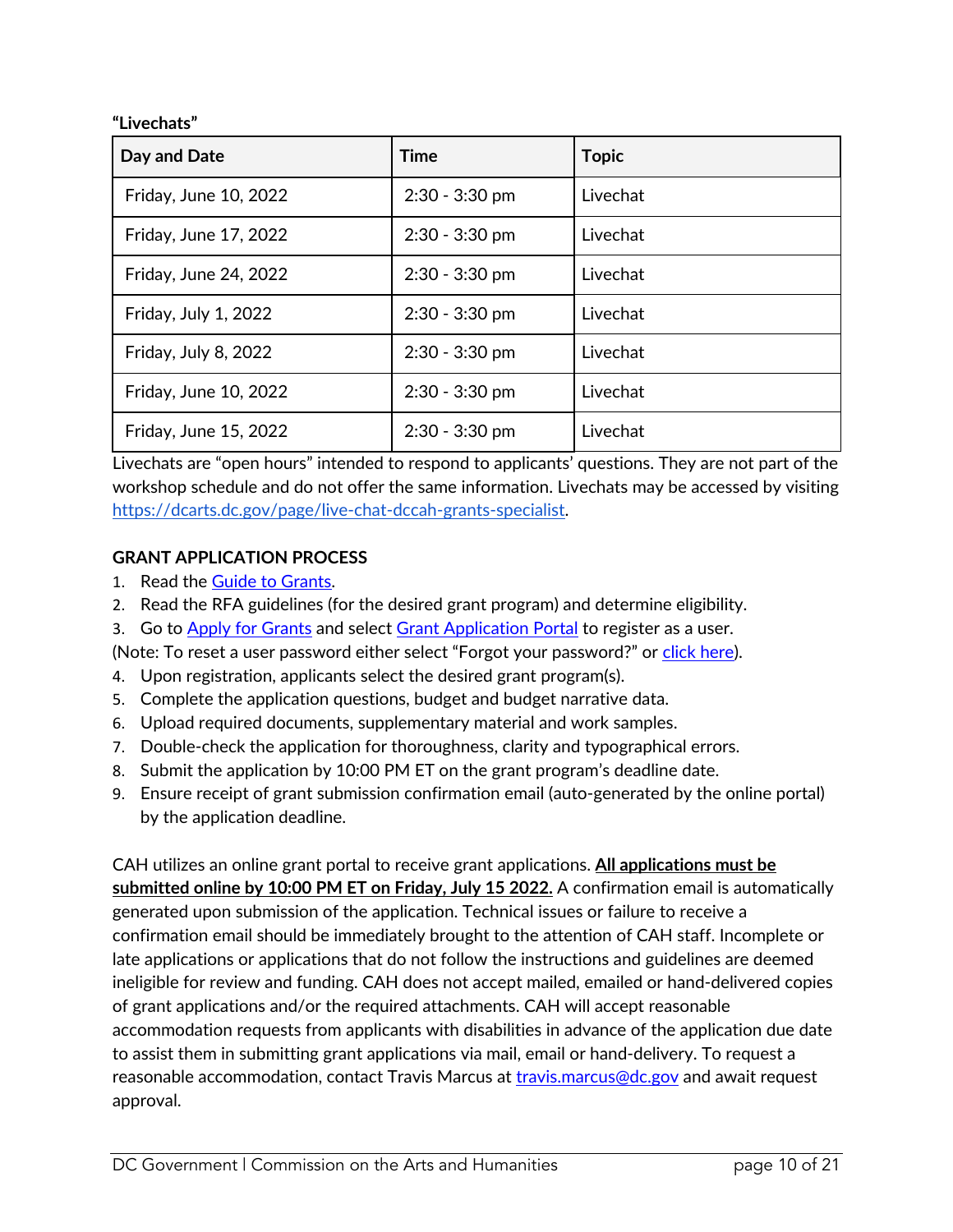#### **CAH's grant application process is competitive and subject to the availability of funds.**

Applicants may not request or receive funding for the same activities through more than one CAH program or grant category. Applicants may not submit an application with a co-applicant. An applicant's compliance or financial paperwork must not be commingled with that of another organization. Multiple applicants may not apply for funding for the same scope of work, whether through the same or different grant programs.

Applicants are fully responsible for the content of their application materials. An automated confirmation of an applicant's submission does not guarantee an applicant's eligibility, and therefore review by the advisory review panel (see below, "Review Process"). CAH staff is not permitted to make corrections to applications on behalf of applicants. CAH staff reviews applications for completeness and contacts applicants for any incomplete documents within five (5) business days of the deadline. Applicants are then responsible for updating their application within five (5) business days of CAH's notification. Failure to do so will disqualify the application.

#### **Application Review Process**

CAH selects individuals who are arts, humanities and/or business professionals, independent of CAH, to serve as advisory review panelists for each grant program. The role of a panelist is to review and score an eligible application's content to the established grant program review criteria. Panelists participate in a group review of CAH grant applications, according to their cohort, to discuss and comment on the merits and deficiencies of applications and finalize their application-related scores in the presence of CAH staff and Commissioner Conveners.

CAH staff, Commissioner Conveners and panelists are to remain impartial in their review of CAH grant applications. CAH ensures that all involved recuse themselves from review of any application that presents a personal or professional conflict of interest (or the appearance of a conflict of interest)

CAH's grant application evaluation process takes into consideration general standards of decency and respect for the diverse beliefs and values of the American public consistent with [The National Foundation on the Arts and Humanities Act](https://www.arts.gov/sites/default/files/Legislation.pdf), as amended. For more information regarding the grant review process please visit the [Guide to Grants](https://dcarts.dc.gov/node/1579326). To volunteer or nominate a person to serve as an advisory review panelist for a grant program, see CAH's [Call for Panelists.](https://dcarts.dc.gov/page/fy19-call-grants-panelists)

#### **Notification and Award Disbursement**

CAH will notify applicants of this grant program as to the results of their application by October 1, 2022, via (1) letter of intention to award, (2) letter of ineligibility, or (3) letter of denial.

For award recipients, the date(s) of CAH grant award disbursement(s) is/are subject to the availability of funds and the processing of required documentation. CAH staff will advise grant award recipients on the award disbursement process on or after October 1, 2022. More details may be found on CAH's website at [Grantee Resources](http://dcarts.dc.gov/page/managing-grant-awards).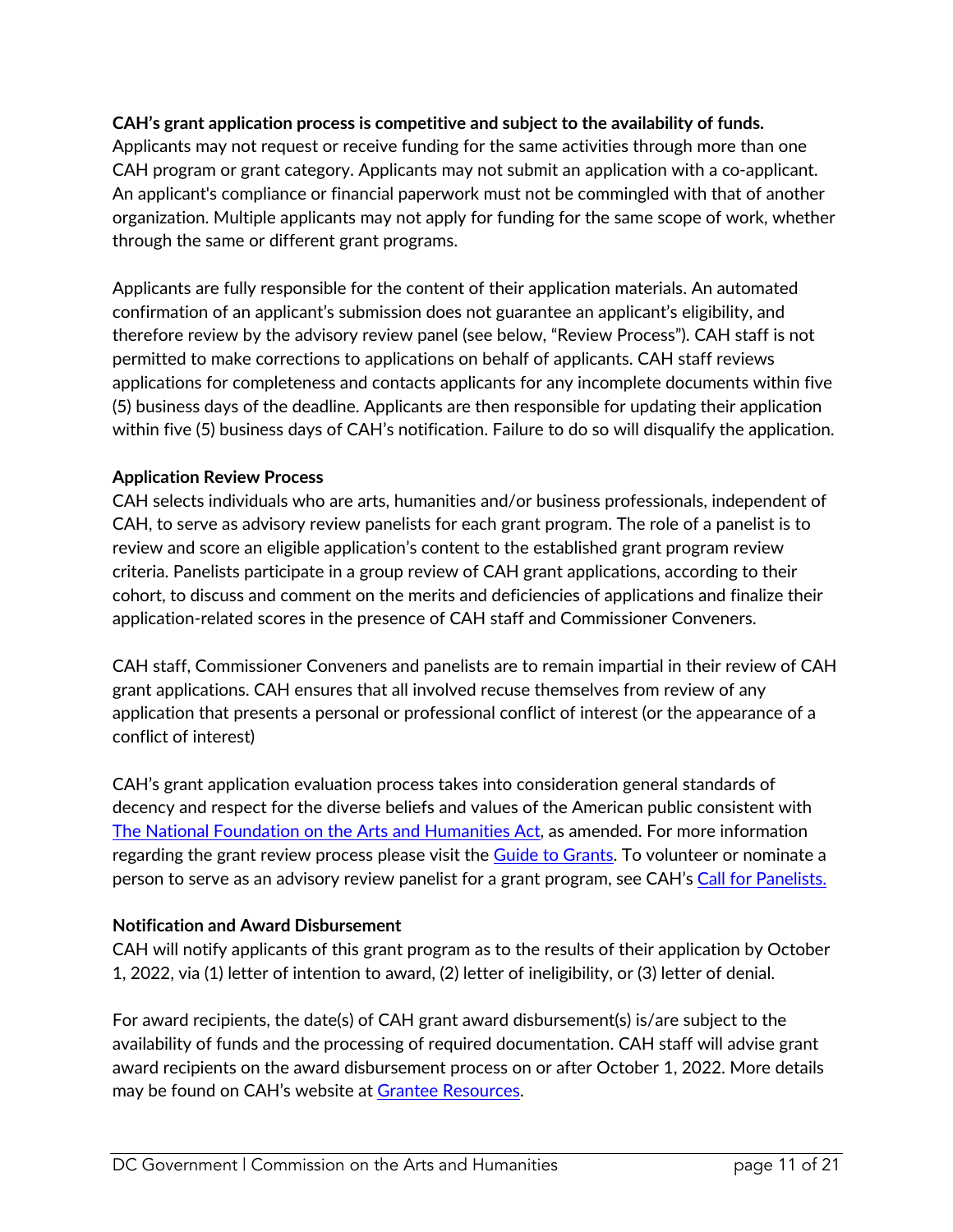#### **CONDITIONS OF FUNDING, REPORTING REQUIREMENTS, GRANT CANCELLATIONS**

CAH reserves the right to rescind any and all grant awards for non-compliance with CAH grant guidelines, policies or regulations, at any time. FY 2023 grant recipients with unmet reporting obligations regarding any CAH funding program as of close of business on Friday, October 14, 2022, are ineligible to receive additional awards from CAH.

#### **Nonprofit Fair Compensation Act of 2020**

When making grant awards or contracts to non-profit organizations, the DC Government will honor an unexpired federal Negotiated Indirect Cost Rate Agreement (NICRA) or a similar rate negotiated with another DC Government agency in the last 2 years. If grantee organizations do not have a negotiated indirect cost rate, those grantees may assign 10% of all direct costs in their awards to indirect costs. Alternatively, grantees may elect to negotiate a new indirect cost rate with the DC government - or seek out an independent DC Certified Public Accountant to calculate an indirect cost rate using the Office of Management and Budget guidelines. Grantees may include these indirect costs in their budget calculations and identify the basis for the calculation in supporting materials.

#### **Reporting Requirements**

Each grantee is required to submit to CAH Interim and Final Reports regarding: (1) the extent to which they met their CAH grant award-related organizational and project goals; (2) the quality of the engagement and responsibility to community that its funded projects or activities have had on the District of Columbia; and (3) the growth that was made in advancing practices of equity with internal and external stakeholders.

CAH reporting requirements are determined by award size:

- All grantees must submit a Final Report (due by Friday, October 20, 2023).
- Awards greater than \$12,500 must also submit an Interim Report (due by April 21, 2023).

Grantees who do not submit Final Reports are ineligible for further CAH funding.

#### **Grant Management and Rescindment**

Grantee agrees that it will include a CAH logo and a credit line in all of its grant-related announcements and promotional materials and that they will make their best efforts to publicly credit CAH's support for the project in all related public events.

CAH has the right to withhold, reduce or rescind a grant award according to the terms and provisions of the grant agreement or if the grantee exercises any of the following:

- Fails to meet deadlines for grant reports;
- Fails to notify CAH of changes in project collaborators or other significant management; changes or changes in the project scope without advance approval;
- Refuses to provide access for monitoring;
- Fails to comply with the terms of the grant award contract requirements;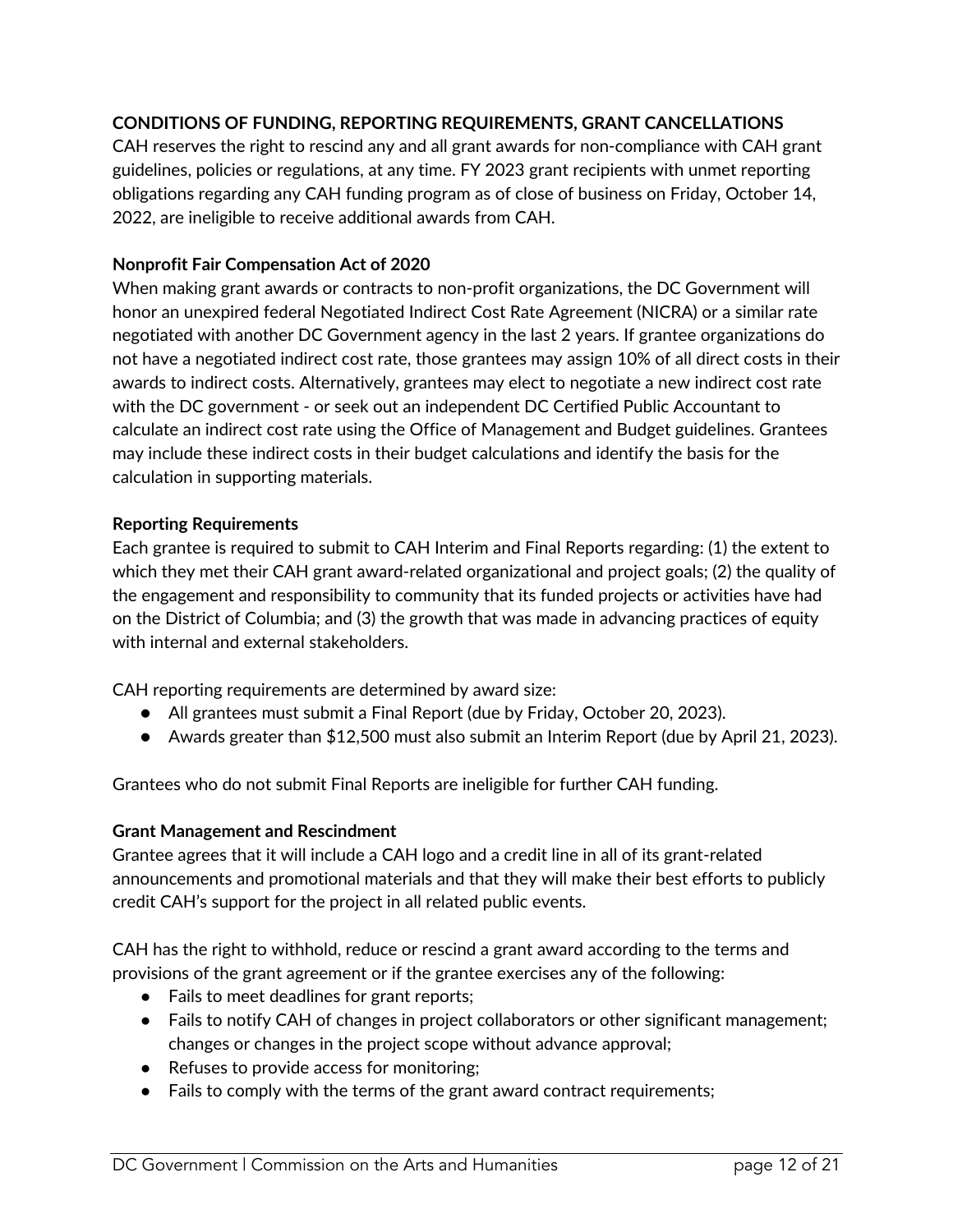- Fails to demonstrate adequate financial management and oversight of the project; and/or
- Fails to properly publicly credit CAH's support of the applicant's scope of work.

#### **Citywide Clean Hands (CCH)**

**All applicants must obtain clean hands certification, in order to receive a grant award from CAH. This certification is required before any related grant disbursement may be made. Certification may be obtained by registering with the DC Office of Tax and Revenue using the following link: [My Tax DC](https://mytax.dc.gov/_/).** 

#### **Legal Compliance**

Federal and District of Columbia law requires all grant applicants to comply with all applicable laws and regulations that regard non-discrimination. The list of those laws and regulations include: Title VI of the Civil Rights Act of 1964 (which provides that grant recipients must take adequate steps to ensure that people with limited English proficiency receive the language assistance necessary to afford them meaningful access to grant-related programs, activities and services); Title VII of the Civil Rights Act of 1964 (P.L. 88-352) (which prohibits discrimination on the basis of race, color, or national origin); Title IX of the Education Amendments of 1972, as amended (20 U.S.C. Sections 1681-1686) (which prohibits discrimination on the basis of sex); Section 504 of the Rehabilitation Act of 1973, as amended (29 U.S.C. Section 794); the DC Human Rights Act of 1977; and the Americans with Disabilities Act of 1990 (42 U.S.C. §§12101 - 12213) (which prohibits discrimination on the basis of disabilities).

#### **Americans with Disabilities Act**

CAH is committed to ensuring that all grant recipients comply with the Americans with Disabilities Act (ADA) of 1990. The ADA provides civil rights protection to individuals with disabilities in the areas of employment, services rendered by state and local government, places of public accommodation, transportation and telecommunication services. Organizations funded by CAH must make reasonable accommodations to ensure that people with disabilities have equal physical and communications access, as defined by federal law.

An organization applying for funding from CAH must include, in its grant application, a response to the information request set forth in the I.D.E.A. section of its grant application, by providing the following information:

- 1. The process for formulating plans to increase its diversity, access, inclusion, and ultimately overall equity for its staff, board, and audiences.
- 2. The process for formulating accessibility plans (e.g. creating an accessibility advisory committee, board and staff disability-rights training, budgeting for reasonable accommodation requests, etc.).
- 3. The current progress/status of an organization's physical accessibility. If the location is not barrier-free, include in the grant application a plan for project/program modification that ensures access in a barrier-free environment, when needed.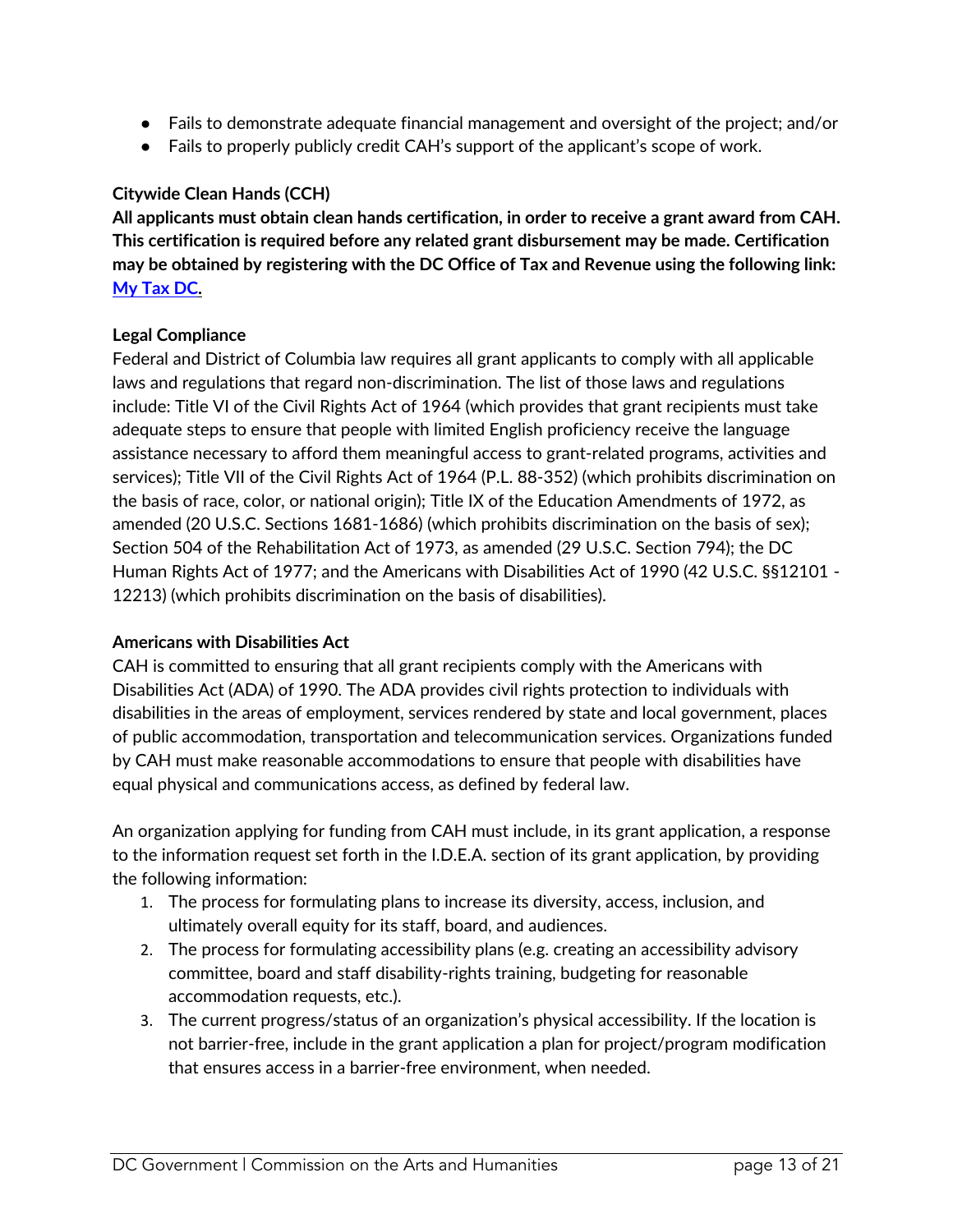4. The current progress/status of the organization's accessibility in presenting activities – communications access (e.g. TDD, large print or Braille materials, audio description or assistive listening devices, interpreted performances, etc.) and marketing/advertising.

## **COVID-19 Vaccination Certification Requirement**

The grantee(s) selected in response to this Request for Applications is/are required to comply with [Mayor's Order 2021-099, COVID-19 Vaccination Certification Requirement for District](https://coronavirus.dc.gov/sites/default/files/dc/sites/coronavirus/page_content/attachments/2021-147 Declaration of Public Emergency%3B Indoor Mask Requirements%3B Vaccination Requirements for DC Government Employees%3B etc.pdf) [Government Employees, Contractors, Interns, and Grantees, dated August 10, 2021](https://coronavirus.dc.gov/sites/default/files/dc/sites/coronavirus/page_content/attachments/2021-147 Declaration of Public Emergency%3B Indoor Mask Requirements%3B Vaccination Requirements for DC Government Employees%3B etc.pdf), and all

substantially similar vaccine requirements including any modifications to this Order, unless and until they are rescinded or superseded.

#### **Credit/Acknowledgment**

Grant recipients agree to include a CAH logo or a credit line in all of its grant-related announcements and promotional materials. Also, the grant recipient will make its best efforts to publicly credit CAH support in any and every public event that is held and that is related to CAH's funding of programs and activities.

#### **RISK MANAGEMENT AND PERFORMANCE MONITORING**

All grant recipients are subject to risk assessments and monitoring requirements. Those practices are discussed in greater detail in the applicants' grant agreements with CAH.

Activities funded by CAH will be monitored by its staff, to assure compliance with all applicable District of Columbia's statutes, regulations, orders and other requirements. This monitoring process may include site visits, evaluation of allowable costs, assessment of efforts to meet projected grant applicant benchmarks, providing proof of expenditures, etc.

All grant recipients are responsible for reporting their respective grant award(s) as income on federal and local tax returns (in accordance with applicable law) and are strongly encouraged to consult with a tax professional and the United States Internal Revenue Service.

#### **RESERVATIONS**

CAH reserves the right to issue addenda and/or amendments subsequent to the issuance of the Notice of Funding Availability (NOFA) or Request for Applications (RFA), or to rescind the NOFA or RFA. CAH will post addenda or amendments online. Applicants are responsible to review and adhere to any RFA addenda or amendments. Funding for this award is contingent on the availability of funds. Publication of the NOFA or RFA does not commit CAH to make an award.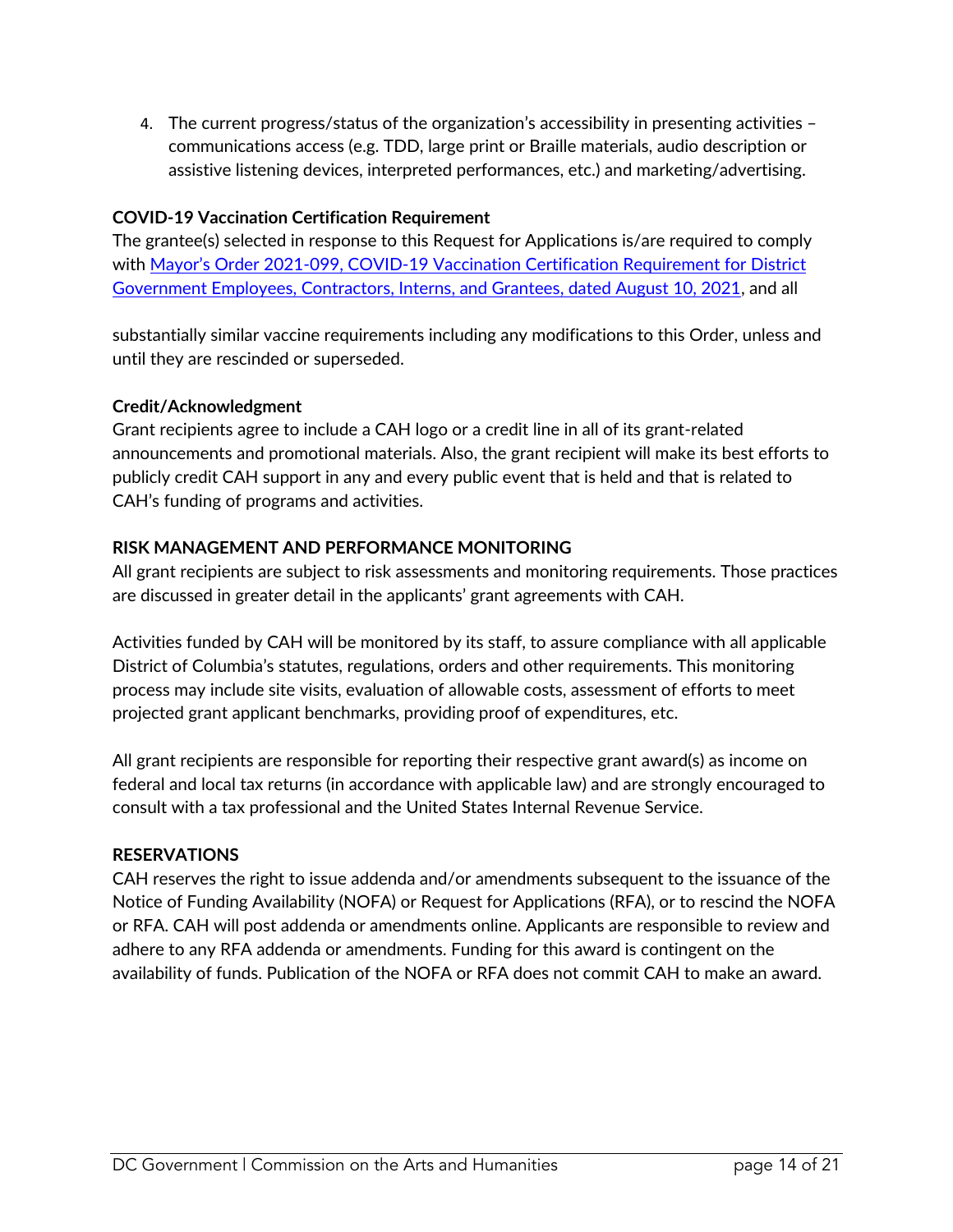#### <span id="page-14-0"></span>**CONTACT INFORMATION**

More information regarding CAH's grant programs, and clarification about related accessibility requirements, work sample submissions and grant making processes can be found in CAH's [Guide to Grants](https://dcarts.dc.gov/sites/default/files/dc/sites/dcarts/publication/attachments/FY2023 Guide to Grants_0.pdf). Specific questions about the FAB grant can be referred to CAH staff member, Kevin Hasser [\(kevin.hasser@dc.gov](mailto:kevin.hasser@dc.gov)).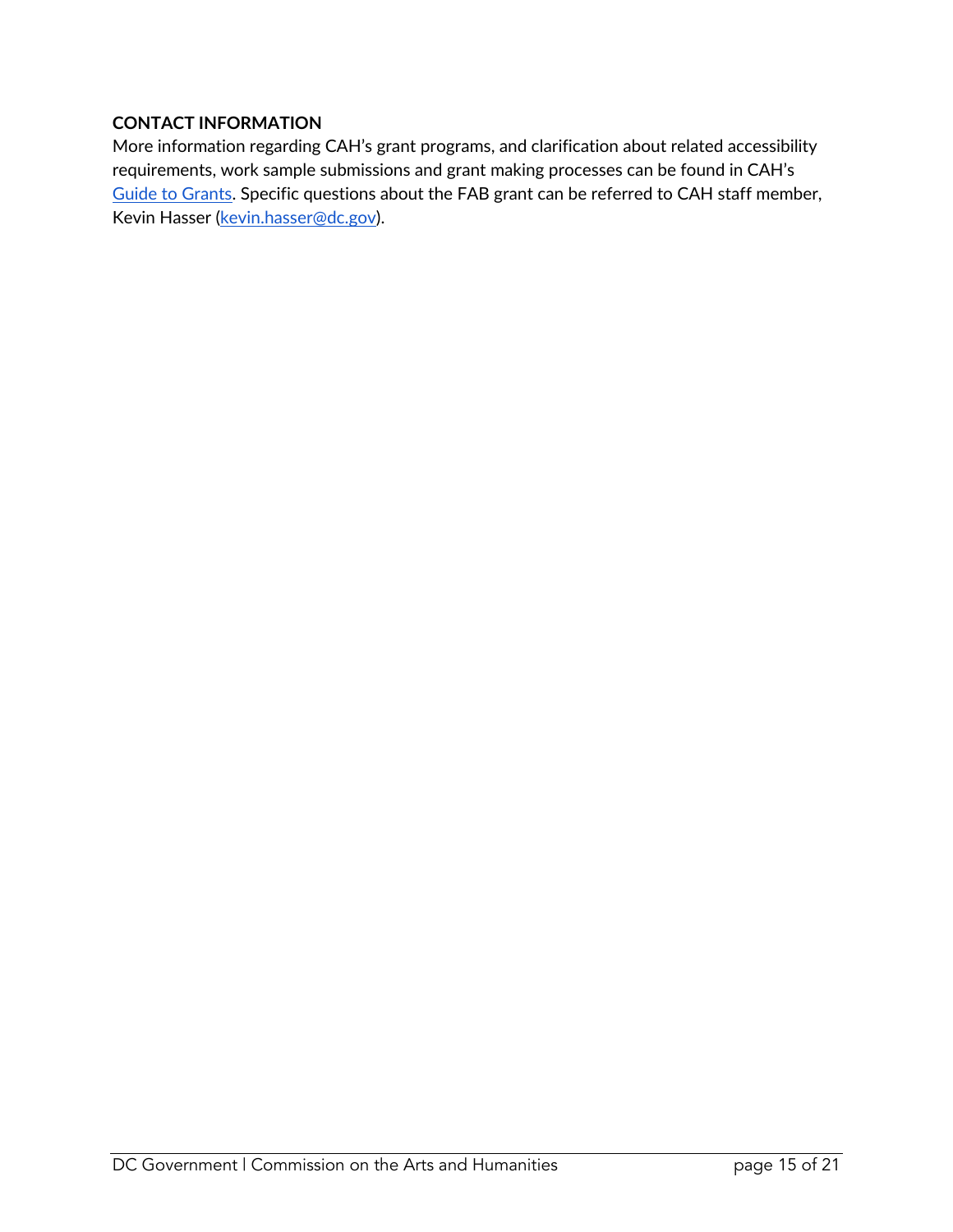#### **FY 2023 FACILITIES AND BUILDINGS GRANT PROGRAM** APPLICATION REVIEW CRITERIA

#### **Project Content and Execution (30%)**

- <span id="page-15-0"></span>● The applicant's project is aligned with the organization's mission (10%);
- The applicant's project demonstrates critical organizational need (10%);
- The applicant's project is financially viable, with any matching funds committed or able to be raised during the grant period (5%); and
- $\bullet$  The applicant details a reasonable and inclusive project timeline (5%).

#### **District Impact and Engagement (30%)**

- The applicant's project addresses a critical need in the District (10%);
- The applicant's project strategy is tailored to the unique aspects and features of place. If a registered historic entity, the project accommodates preservation and conservation needs (10%); and,
- The applicant provides meaningful arts and/or humanities programming with a strong impact on the District's residents and visitors (10%).

#### **I.D.E.A. (20%)**

CAH prioritizes applicants who give intentional focus to working with District residents who have been historically excluded and who demonstrate authentic responsiveness to their identified needs.

- The applicant has a proven commitment to inclusion, diversity, equity and access for constituents, staff, board, and their broader communities (5%);
- The project increases access for DC residents according to geography, race and ethnicity, ability, discipline, or other categories (5%);
- The applicant has lacked historic access to infrastructure funding; either due to budget size, geographic location, or other impacts of systemic inequality (5%); and
- The project increases arts and humanities residential and/or studio spaces (5%).

#### **Organizational Management and Capacity (20%)**

- The applicant demonstrates or can attain capacity in governance and management to complete the project; including personnel, policies, marketing, operations, and financial controls (5%);
- The applicant's operation and design process includes all relevant stakeholders (5%);
- The applicant demonstrates an understanding of the project's impact on the organization's future finances and operations (5%); and,
- The applicant's project costs are informed, itemized, thorough, and reasonable (5%).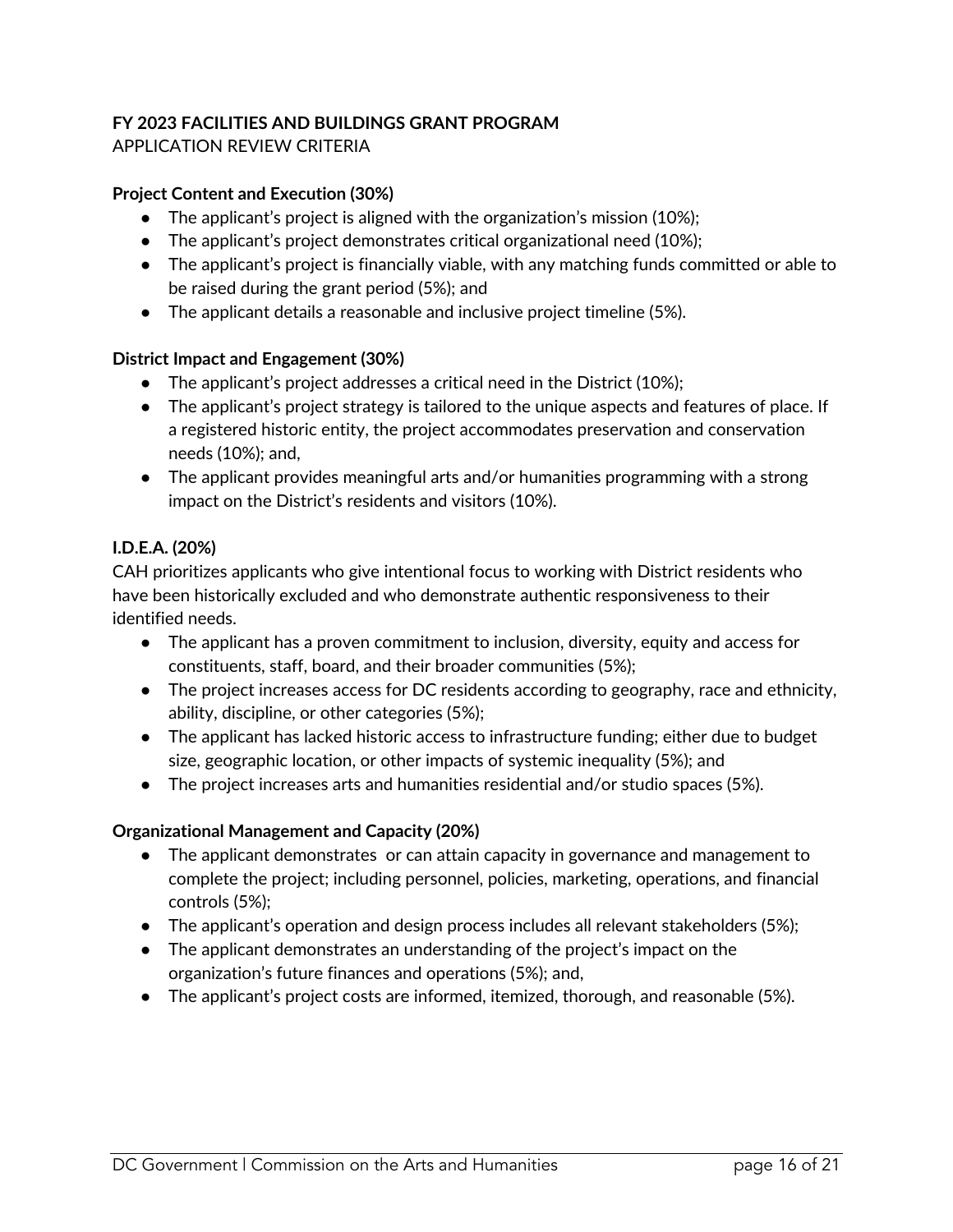## <span id="page-16-0"></span>**FY 2023 FACILITIES AND BUILDINGS GRANT PROGRAM** APPLICATION CHECKLIST

The following is a checklist for all mandatory and supplementary documents required to submit the Facilities and Buildings grant application, in addition to the required narrative questions within the online application. Documents must be uploaded as PDFs through CAH's online grant portal prior to the application deadline.

In order to submit an application:

- Ensure the organization meets all eligibility requirements listed in this request for applications;
- Complete all required questions in the online application;
- The **Arrest and Conviction Statement** is no longer required for CAH applications; and
- Attach the following mandatory documents to the online application: (available at<https://dcarts.dc.gov/page/grantee-resources-0>)
	- o **Balance Sheet** (from most recently completed fiscal year);
	- o **Certificate of Clean Hands** (dated no more than 30 days prior to the deadline);
	- o **Certificate of Liability Insurance** (general coverage);
	- o **Copy of deed, signed lease agreement, or legally-binding MOU** (demonstrating exclusive control over site)
		- Applications for building purchase should upload the project site purchase agreement or letter of intent;
	- o **Current Organizational Budget** (approved by the organization's Board of Directors);
	- o **IRS 501(c)(3) Letter of Determination;**
	- o **IRS Form 990** (most-recently submitted);
	- o **IRS Form W-9**

Note: Post office boxes are prohibited. The organization's address MUST match the address in the grants portal, the address on file in the DC Government's PASS system, and address registered in the DC Vendor Portal. Only the October 2018 version of the W9 form may be used and the form must be dated at the time of application submission;

- o **List of current Board of Directors**  Provide board roles (e.g. president, treasurer, etc.), responsibilities and home addresses/wards;
- o **Organizational Demographics Overview Form;**
- o **Most Recent Audit** (not applicable for applicants with annual budgets less than \$1,250,000);
- o **Profit and Loss Statement** (from most recently completed fiscal quarter);
- o **Quotes from potential contractors for the project** (up to three);
- o **Renderings, architectural drawings, or sketches of proposed project;**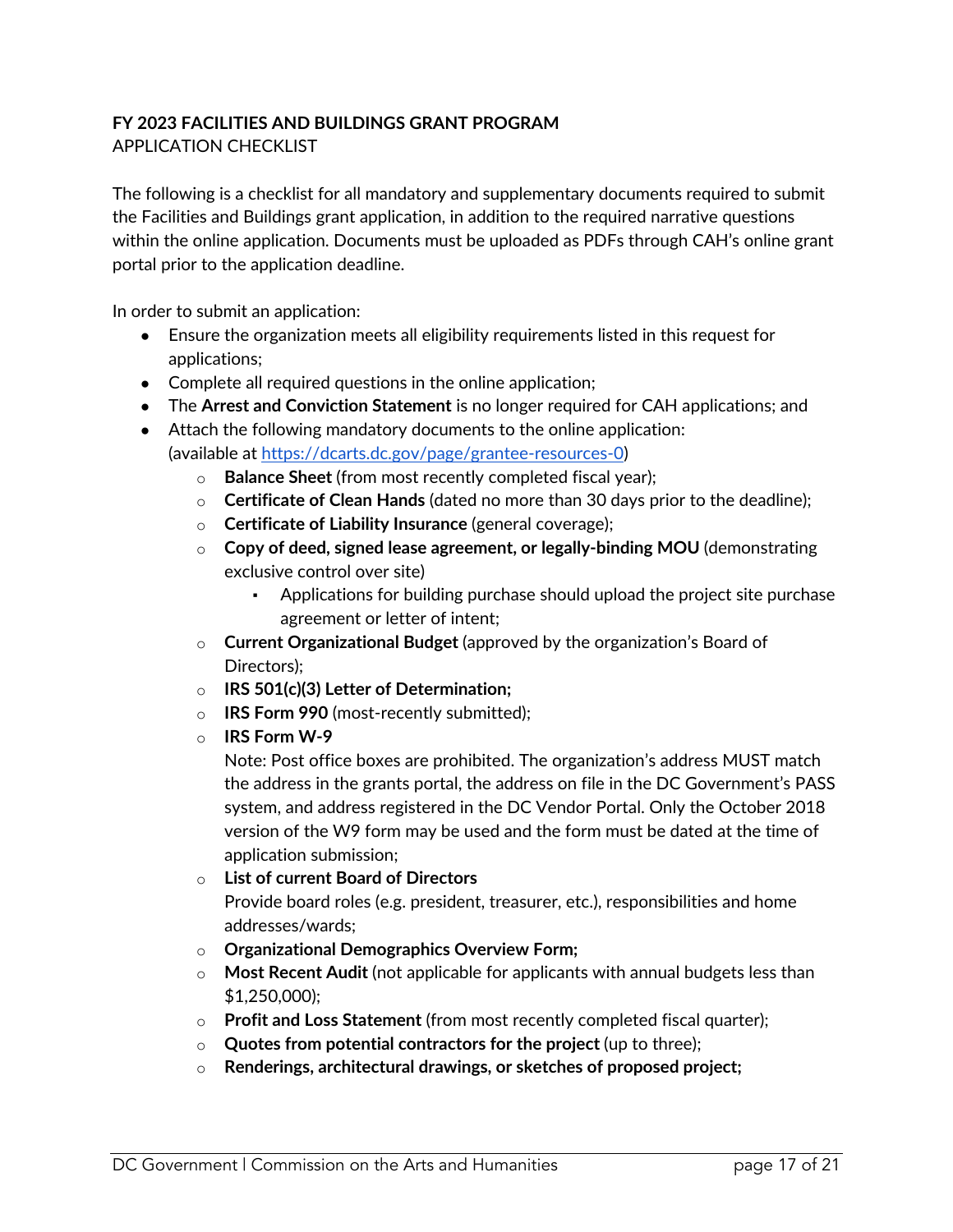#### o **Résumés of Key Personnel**

Examples include: artistic/managing/executive directors; teaching artists; etc. Provide roles, areas of responsibility, and ward or state of residence;

o **Statement of Certification** (signed at the time of application);

#### o **Support Materials**

Up to three (3) internally-produced items (e.g. curricula, strategic plans, marketing materials, etc.) and up to three (3) externally-produced items (e.g. reviews, commendations, testimonials, letters of support, etc.); and

#### o **Work Samples**

CAH recommends reviewing the Work Sample Addendum in the [Guide to Grants](https://dcarts.dc.gov/sites/default/files/dc/sites/dcarts/publication/attachments/FY2023 Guide to Grants_0.pdf) to determine materials that might best support the application.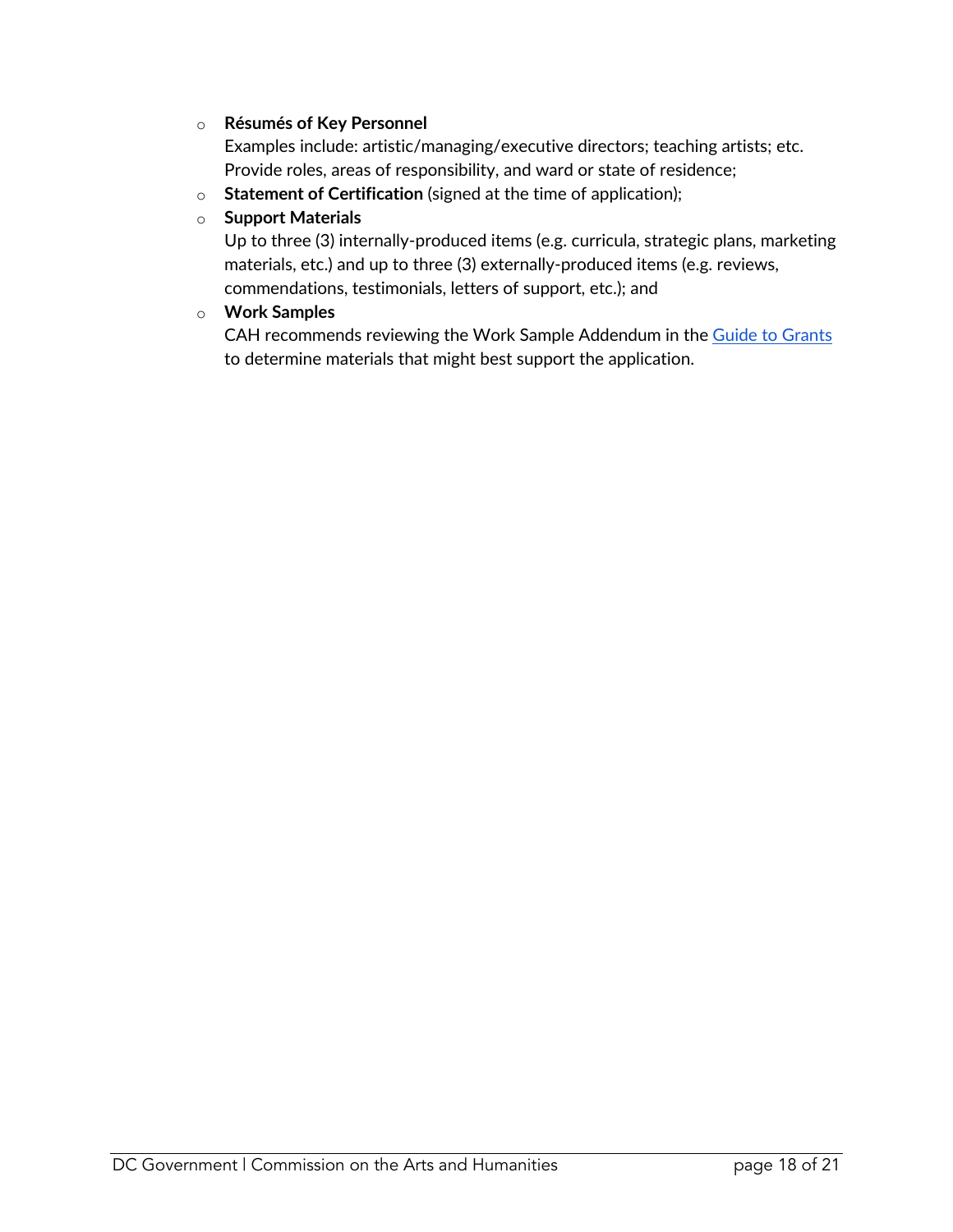#### **ADDENDUM A: WORK SAMPLES AND SUPPLEMENTARY MATERIALS**

The DC Commission on the Arts and Humanities (CAH) values and emphasizes excellence in all grant programs within all disciplines. This section contains detailed information on the CAH's requirements and suggestions regarding content.

Arts and humanities content and/or merit are one of several criteria on which an application is reviewed. Arts and humanities content and/or merit is demonstrated to the advisory review panelists through the applicant's:

<span id="page-18-0"></span>**Section 1 - Work Samples Section 2 - Support Materials Section 3 - Résumés of Key Personnel**

Of these, the work sample carries the most weight because it must contain the clearest depiction of the applicant's best work(s) of art and/or humanities. All applicants must submit arts and/or humanities work samples.

#### **Section 1 - Work Samples**

Work samples are critical to each application and are carefully considered during application review. CAH strongly recommends that applicants pay close attention to the content of work sample submissions.

The guidelines on work sample submissions depend on the grant program. Applicants are encouraged to adhere to the suggested work samples or risk ineligibility for consideration of a grant award.

#### **Work samples must be no more than three (3) years old from the date of submission. Submitting older work samples may render the application ineligible for funding consideration.**

#### **Section 2 - Support Materials**

Support materials are documents that strengthen the application and provide additional information that directly relates to the grant request. Support materials do not take the place of a work sample. They do, however, reinforce the quality of the applicant's arts and humanities disciplines(s).

Some examples of supporting materials include:

- Theater/exhibition reviews:
- Letters of recommendation;
- Certificates of achievement or recognition;
- Sample lesson plans;
- Assessments and evaluations; and/or
- Awards.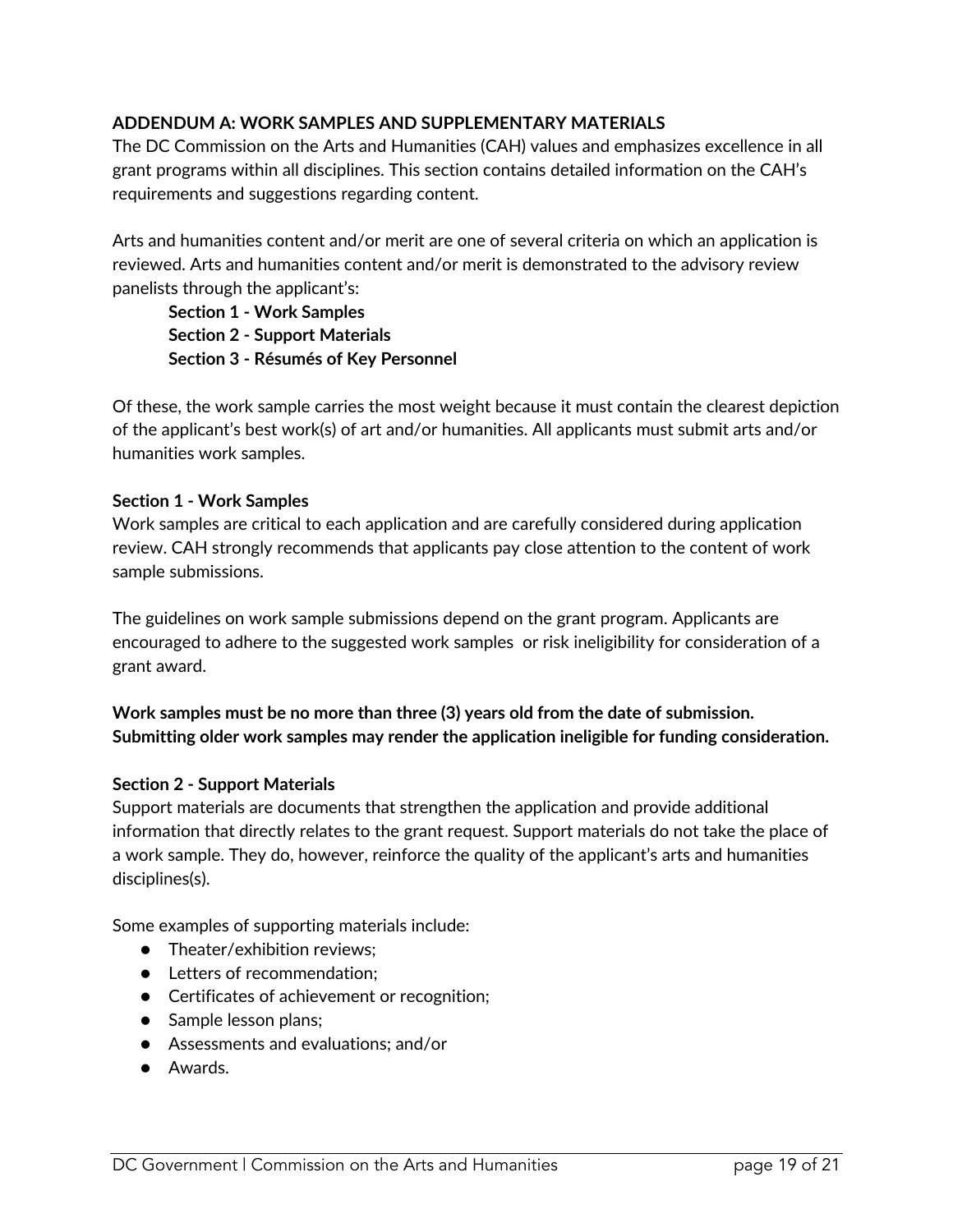#### Assessment and Evaluation

Purpose:

- To determine the efficacy of a program, as articulated in the program goals and as required for grant reporting; and
- To provide evidence to support changes in order to improve the program and its delivery.

#### Types:

- Qualitative assessment is often subjective in approach and narrative in nature; and
- Quantitative assessment provides empirical data that demonstrates growth in the knowledge, skills, and understandings of the participants.

#### Assessment and Evaluation Design

There are many ways to assess and evaluate programming including: needs assessments; preand post-testing; and formative, observational, and summative assessments that utilize mixedmethod approaches such as portfolio/process-folio assessments.

#### **Section 3 - Résumés of Key Personnel**

Another way panelists determine the artistic content of each application is to review the résumés of the key artists, administrators and facilitators involved in the grant activities. Those professionals involved in the organization determine the capacity of the organization and ability for the applicant to effectively create an excellent arts and humanities product and/or experience. Their backgrounds as artists and administrators should be relevant to the organization and clearly demonstrated through their professional résumés.

#### **Additional Suggestions from CAH Staff**

When creating and preparing work samples, supporting materials and résumés, CAH recommends considering the following:

- Applicants should be able to view and/or play all work samples in the application before submitting. If a sample cannot be played, then panelists will experience the same;
- Select recent, high quality samples that relate as directly to the application as possible;
- Photograph uploads should be in JPEG (or JPG) format with a 72 dpi minimum resolution and should not exceed 8MB in size (each);
- Adding more than the recommended number of work samples to an application will often weaken it;
- Carefully chosen work samples (pictures, videos, excerpts, etc.) tend to make the biggest impact and create the strongest artistic impression;
- Advisory review panelists are required to review each applicant's work samples; however, they are not guaranteed to review multiple work samples within the same application;
- Each work sample and document must give the specific name and title, so that panelists can identify what they are reviewing;
- For project-based grants, include samples of similar projects completed to illustrate an ability to execute the proposed project; and/or